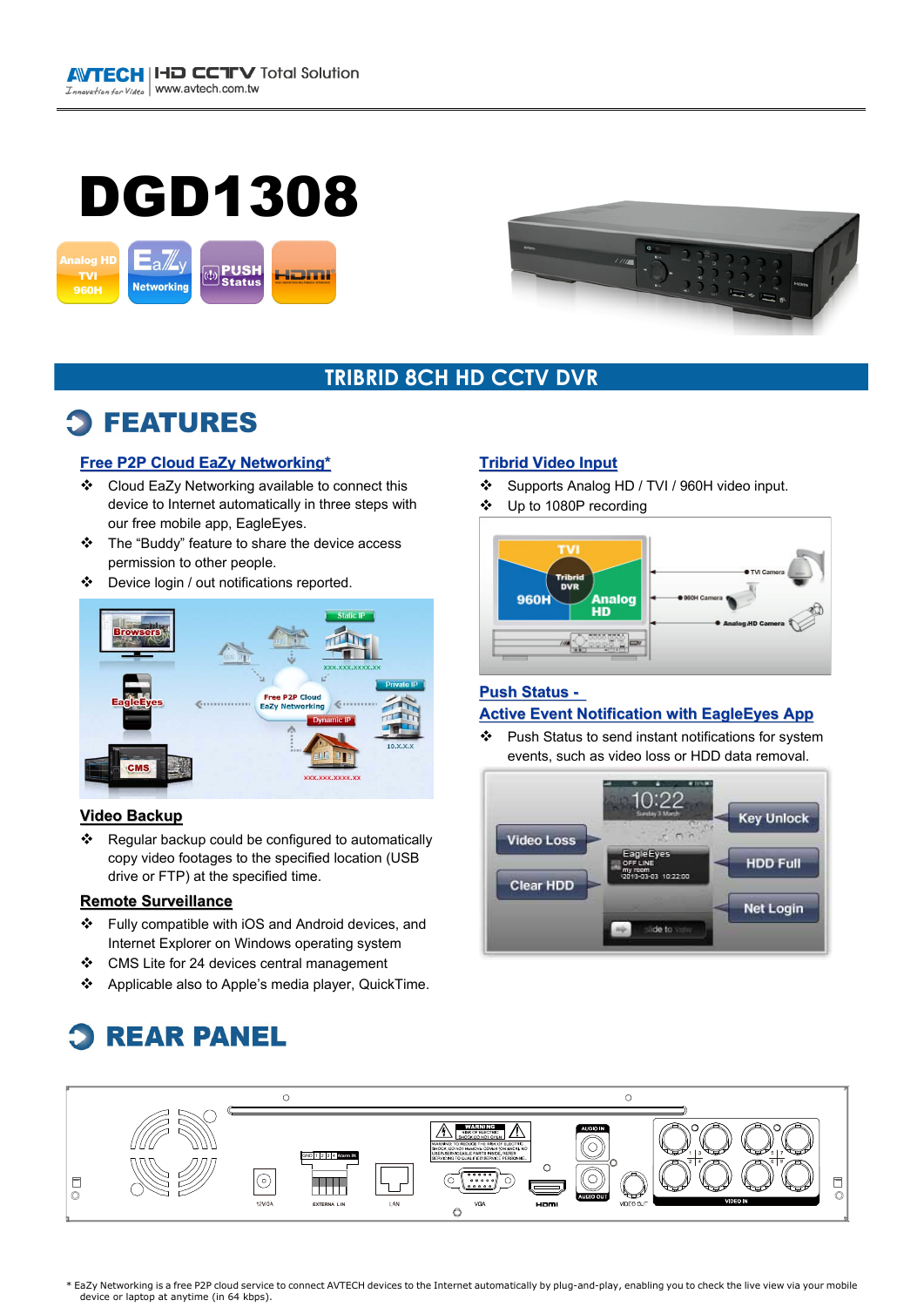## **3 SPECIFICATIONS**

| ▼ Video                        |             |                                                     |  |  |
|--------------------------------|-------------|-----------------------------------------------------|--|--|
| Video System                   |             | NTSC / PAL (auto detection)                         |  |  |
| Video Compression Format       |             | H.264                                               |  |  |
| Video Signal                   |             | Analog HD / TVI / 960H                              |  |  |
| Video Input                    |             | 8 channels (Composite video signal 1 Vp-p 75 Q BNC) |  |  |
| Video Output                   | <b>BNC</b>  | <b>YES</b>                                          |  |  |
|                                | <b>VGA</b>  | <b>YES</b>                                          |  |  |
|                                | <b>HDMI</b> | <b>YES</b>                                          |  |  |
| <b>Video Resolution</b>        |             | 1080P / 720P / QHD / 960H / Frame / Field / CIF     |  |  |
| ▼ Record & Backup              |             |                                                     |  |  |
| Max. Recording Rate            |             | Up to 120 IPS @ 1920 x 1080                         |  |  |
|                                |             | Up to 240 IPS @ 1280 x 720                          |  |  |
| Recording Mode                 |             | Manual / Timer / Motion / Alarm / Remote            |  |  |
| Pre-alarm Recording            |             | <b>YES</b>                                          |  |  |
| Playback Channel               |             | 8CH                                                 |  |  |
| Quick Search                   |             | Time / Motion / Alarm search mode                   |  |  |
| <b>Backup Device</b>           |             | USB 2.0 drive / Network                             |  |  |
| Regular Backup                 |             | <b>YES</b>                                          |  |  |
| <b>V</b> Audio                 |             |                                                     |  |  |
| Audio Input                    |             | 1 audio input                                       |  |  |
| Audio Output                   |             | 1 audio output (Mono)                               |  |  |
| <b>V</b> General               |             |                                                     |  |  |
| Hard Disk Storage**            |             | 6TB SATA HDD x 2                                    |  |  |
| <b>SATA Interface</b>          |             | <b>YES</b>                                          |  |  |
| Image Quality Setting          |             | SUPER BEST / BEST / HIGH / NORMAL                   |  |  |
| <b>USB Mouse Control</b>       |             | <b>YES</b>                                          |  |  |
| Motion Detection Area          |             | 16 × 12 grids per channel                           |  |  |
| Motion Detection Sensitivity   |             | 3 adjustable parameters for accurate detection      |  |  |
| <b>Event Notification</b>      |             | Push Status / FTP / E-Mail                          |  |  |
| Picture Zoom                   |             | 2X digital zoom                                     |  |  |
| PTZ Control                    |             | <b>YES</b>                                          |  |  |
| Alarm I/O                      |             | 4 inputs                                            |  |  |
| IR Remote Control              |             | YES (IR receiver built-in)                          |  |  |
| Key Lock (Password Protection) |             | <b>YES</b>                                          |  |  |
| User Level                     |             | 4 user levels for different access privilege        |  |  |
| Video Loss Detection           |             | <b>YES</b>                                          |  |  |
| Camera Title                   |             | Supports up to 25 letters                           |  |  |
| Video Adjustable               |             | Hue / Saturation / Contrast / Brightness            |  |  |
| Date Display Format            |             | YY/MM/DD, DD/MM/YY & MM/DD/YY                       |  |  |
| Daylight Saving                |             | <b>YES</b>                                          |  |  |
| Power Source (±10%)            |             | DC12V / 3A                                          |  |  |
| <b>Operating Temperature</b>   |             | $10^{\circ}$ C ~ 40°C (50°F ~104°F)                 |  |  |
| <b>Operating Humidity</b>      |             | $10\% \sim 85\%$                                    |  |  |
| Dimensions (mm)***             |             | 345(W) x 68.3(H) x 225(D)                           |  |  |
| Net Weight (kg)                |             | 2.17                                                |  |  |